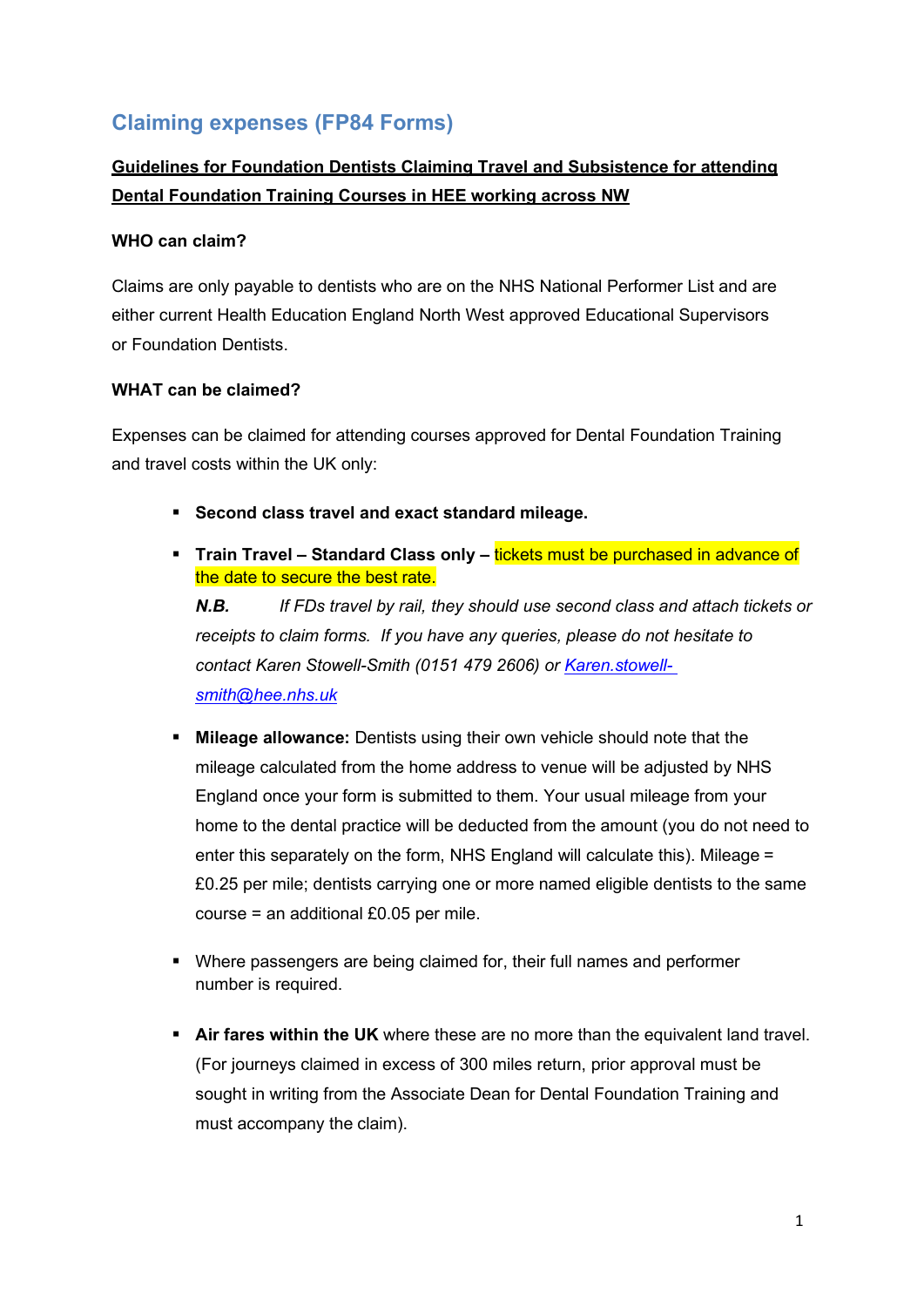- **Car parking (airport parking is for two days maximum)**
- **Meal allowance**: **Per 24-hour period = £20.00.**

#### **Daily allowance:**

- **Lunch:** (applicable when more than five hours away from practice, including the times between 12:00 - 2:00pm) = up to a maximum of £5.00, **itemised receipts must be provided when making a claim.**
- **Evening meal:** (applicable when away from the practice for more than 10 hours after 7:00pm) = up to a maximum of £15.00. The evening allowance can only be claimed if it involves an overnight stay. **Itemised receipts must be provided when making a claim** \*If submitting a copy of receipt in which one itemised bill was received for a group of diners, please ensure you mark clearly on the form the items that you purchased when submitting for reimbursement.

#### • **Accommodation:**

• **Overnight Accommodation allowance:**

Overnight accommodation allowance can only be claimed for a course that is taking place on consecutive days and falls outside the Health Education England working across the North West boundaries. If overnight accommodation is required, then authorisation will need to be explicitly authorised in advance by the Associate Dean for Dental Foundation Training.

▪ **Actual receipted cost of bed & breakfast up to a maximum of £55.00**

**\*If an apartment/hotel room is rented, then the names of the guests must be clearly shown on the receipt, and the final amount will then be divided equally for reimbursement.**

All claim forms must be completed accurately and honestly. You may only claim for actual expenses incurred and must not exaggerate claims, provide alternative or fabricated receipts or deliberately incur unnecessary expense. False claims are fraudulent and may be investigated by the NHS England Area Team, with onward referral to NHS Fraud Investigators and/or the GDC.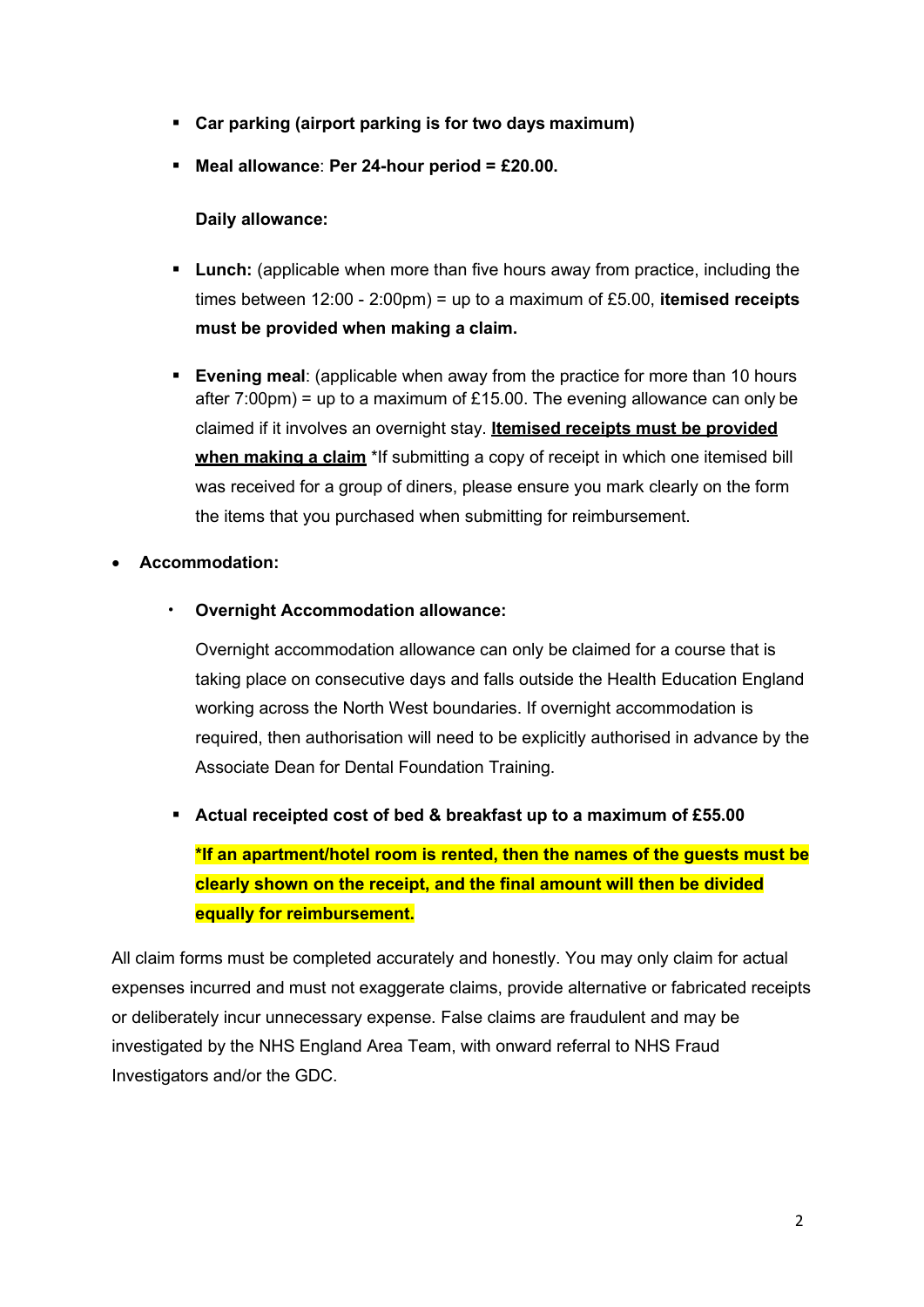### **WHERE do I find the Claim Form?**

The claim form will be available for you to download from your Maxcourse account, once the signed attendance register has been received by the administration department and approved on the system and you have completed the evaluation form – you will then be able to access this document. <http://www.maxcourse.co.uk/henw/guestHome.asp>

### **HOW are claims paid?**

Claims must be submitted on a signed and completed approved claim form (FP84) counter signed by a HENW representative and sent to your Practice's Area Team. (details of area teams noted below – if you are unsure as to what area your practice is in, please double check with your ES). **Receipts must be provided.**

### **WHERE do I send my completed FP84 to for payment and processing?**

Once you have confirmed the NHS England Area Team that your practice is located within, the address to which you submit your forms can be found on the second page of the FP84 form.

| <b>FOUNDATION TRAINING COURSES CLAIM FORM</b><br><b>Expenses Section Continuing Professional Development</b><br>ning and Foundation Training Courses only<br>Use separate line for each type of expense. Relevant tickets/rel<br>s or a credit card statement MUST accompany all claims<br>Details of journey/expenses - i.e. tvo<br><b>Round Trip miles (car</b><br>Date:<br>Time of<br>Time of<br>Please complete in BLOCK CAPITALS throughout and send it to the NHS England Area Office that your Dental<br>Other<br>transport, start & end points & other<br>only ) @ 24pence per<br>Subsistence<br>Expenses<br>departure<br>return<br>ues<br><b>Practice is located within</b><br>such as car parking & extra passenger<br>Expenses<br>mile<br>Total<br>(b)<br>$\vert$ c)<br>(a)<br>Miles<br>÷<br>÷<br>÷<br>÷<br>Particulars of Dentist (please fill in both home and practice address)<br>NHS England Team: CHESHIRE & MERSEYSIDE<br><b>LANCASHIRE &amp; SOUTH CUMBRIA</b><br><b>GREATER MANCHESTER</b><br><b>Passenger Performer</b><br>(Please circle one)<br><b>Number</b><br><b>TOTALS</b><br>TOTAL $(a) + (b) + (c) =$<br><b>PRACTICE Address:</b><br><b>HOME Address:</b><br>Dentists must complete the "TOTAL" box in order to clain vel & Subsistence<br>I declare that the mileage allowances and expenses cleep ed herein were incurred solely on the journeys to attend<br>continuing professional development courses or foundat<br>training courses and that the charges are in accordance with<br>the Department of Health Regulations in force at present<br>d, that, where the full mileage rate has been claimed, public<br>the information on this form is correct and complete and I<br>transport would not have been appropriate. I declare t<br>understand that, if it is not, action may be taken against<br>For the purpose of verification of this claim I consent to the<br>Post Code: ________________<br>Post Code: <b>All According to According the Code:</b><br>disclosure of sufficient documentary evidence to demor the its accuracy to the Secretary of State NHS England Area<br>Team.<br><b>Telephone No:</b><br><b>Telephone No:</b><br>Signature of Dentist <b>communications</b> and the signature of Dentist<br><b>Mobile No:</b><br>Mobile No:<br>(KEEP A COPY OF FORM YOUR RECORDS)<br>Notes on allowances<br><b>Email Address:</b><br><b>Overnight allowance:</b><br>Actual receipted cost of bed & breakfast up to a n mum of £55.00<br>Details of course (please fill in a separate form for each course attended):<br>Non-commercial accommodation (i.e. friends or $r = 1$ ives) = £25.00<br>Meal allowance per 24 hour period = $£20.00$<br><b>Foundation Training</b><br><b>Continuing Professional Development</b><br><b>Daily Allowance:</b><br>Lunch (applicable when more than five hours away om practice, including the times<br>between $12.00 - 2.00$ pm $ = £5.00$<br><b>Title of course:</b><br>Evening meal (applicable when away from the printing the for more than 10 hours after 7.00 pm) = £15.00<br>Commissioned by:<br><b>Mileage allowance:</b><br>Venue of course:<br>Dentist using their own vehicle (shortest practicable route tween practice and place visited (or actual distance travelled<br>Health Education England working across<br>North West<br>if less) = 24p per mile; dentist carrying one or more name $\frac{1}{2}$ gible dentists to the same course = and additional 5p per<br>Postgraduate Dental Education & Training<br>Length of course (hours):<br>Date of course:<br>mile.<br>LIVERPOOL OFFICE MANCHESTER OFFICE<br>ONCE COMPLETED PLEASE SEND THIS FORM TO THE NH VIGLAND OFFICE THAT YOUR PRACTICE IS LOCATED WITHIN<br>PP3-3 <sup>nd</sup> Floor<br>Regatta Place<br>Date:<br><b>NHS England - North</b><br><b>NHS Logland</b> - North<br><b>NHS England - North</b><br>Brunswick Business Park Manchester<br>(Cheshire & Merseyside)<br>(Lancashire & South Cumbria)<br>(Manchester)<br><b>Summers Road</b><br>M1 3DN<br>Liverpool L3 4BL<br>NHS England - Cheshire & Merseyside<br>NHS England - Lancashire<br>NHS England - Manchester Dental<br>Dental Contractor Payments<br>Finance Department PP3, 4th Floor<br>2nd Floor<br>Regatta Place, 2 <sup>nd</sup> Floor<br>Manchester M1 3BN<br><b>Preston Business Centre</b><br><b>Brunswick Business Park</b><br><b>Watling Street Road</b><br><b>Summers Road</b><br>Preston PR2 8DY<br>Liverpool L3 4BL<br><b>NHS</b><br><b>Health Education England</b><br><b>NHS</b><br><b>Health Education England</b> | Last Updated: 16 May 2018<br>TRAVEL/SUBSISTENCE EXPENSES FOR CONTINUING PROFESSIONAL DEVELOPMENT & | <b>FP84</b><br><b>NHS General Dental Practitioners Only</b> |  | Last Updated: 16 May 2018<br><b>CLAIM FORM</b> |  |  |  |  |  | <b>FP84</b><br><b>NHS General Dental Practitioners Only</b> |  |  |  |  |  |  |  |
|--------------------------------------------------------------------------------------------------------------------------------------------------------------------------------------------------------------------------------------------------------------------------------------------------------------------------------------------------------------------------------------------------------------------------------------------------------------------------------------------------------------------------------------------------------------------------------------------------------------------------------------------------------------------------------------------------------------------------------------------------------------------------------------------------------------------------------------------------------------------------------------------------------------------------------------------------------------------------------------------------------------------------------------------------------------------------------------------------------------------------------------------------------------------------------------------------------------------------------------------------------------------------------------------------------------------------------------------------------------------------------------------------------------------------------------------------------------------------------------------------------------------------------------------------------------------------------------------------------------------------------------------------------------------------------------------------------------------------------------------------------------------------------------------------------------------------------------------------------------------------------------------------------------------------------------------------------------------------------------------------------------------------------------------------------------------------------------------------------------------------------------------------------------------------------------------------------------------------------------------------------------------------------------------------------------------------------------------------------------------------------------------------------------------------------------------------------------------------------------------------------------------------------------------------------------------------------------------------------------------------------------------------------------------------------------------------------------------------------------------------------------------------------------------------------------------------------------------------------------------------------------------------------------------------------------------------------------------------------------------------------------------------------------------------------------------------------------------------------------------------------------------------------------------------------------------------------------------------------------------------------------------------------------------------------------------------------------------------------------------------------------------------------------------------------------------------------------------------------------------------------------------------------------------------------------------------------------------------------------------------------------------------------------------------------------------------------------------------------------------------------------------------------------------------------------------------------------------------------------------------------------------------------------------------------------------------------------------------------------------------------------------------------------------------------------------------------------------------------------------------------------------------------------------------------------------------------------------------------------------------------------------------------------------------------------------------------------------------------------------------------------------------------------------------------------------------------------------------------------------------------------------------------------------------------------------------|----------------------------------------------------------------------------------------------------|-------------------------------------------------------------|--|------------------------------------------------|--|--|--|--|--|-------------------------------------------------------------|--|--|--|--|--|--|--|
|                                                                                                                                                                                                                                                                                                                                                                                                                                                                                                                                                                                                                                                                                                                                                                                                                                                                                                                                                                                                                                                                                                                                                                                                                                                                                                                                                                                                                                                                                                                                                                                                                                                                                                                                                                                                                                                                                                                                                                                                                                                                                                                                                                                                                                                                                                                                                                                                                                                                                                                                                                                                                                                                                                                                                                                                                                                                                                                                                                                                                                                                                                                                                                                                                                                                                                                                                                                                                                                                                                                                                                                                                                                                                                                                                                                                                                                                                                                                                                                                                                                                                                                                                                                                                                                                                                                                                                                                                                                                                                                                                                          |                                                                                                    |                                                             |  |                                                |  |  |  |  |  |                                                             |  |  |  |  |  |  |  |
|                                                                                                                                                                                                                                                                                                                                                                                                                                                                                                                                                                                                                                                                                                                                                                                                                                                                                                                                                                                                                                                                                                                                                                                                                                                                                                                                                                                                                                                                                                                                                                                                                                                                                                                                                                                                                                                                                                                                                                                                                                                                                                                                                                                                                                                                                                                                                                                                                                                                                                                                                                                                                                                                                                                                                                                                                                                                                                                                                                                                                                                                                                                                                                                                                                                                                                                                                                                                                                                                                                                                                                                                                                                                                                                                                                                                                                                                                                                                                                                                                                                                                                                                                                                                                                                                                                                                                                                                                                                                                                                                                                          |                                                                                                    |                                                             |  |                                                |  |  |  |  |  |                                                             |  |  |  |  |  |  |  |
|                                                                                                                                                                                                                                                                                                                                                                                                                                                                                                                                                                                                                                                                                                                                                                                                                                                                                                                                                                                                                                                                                                                                                                                                                                                                                                                                                                                                                                                                                                                                                                                                                                                                                                                                                                                                                                                                                                                                                                                                                                                                                                                                                                                                                                                                                                                                                                                                                                                                                                                                                                                                                                                                                                                                                                                                                                                                                                                                                                                                                                                                                                                                                                                                                                                                                                                                                                                                                                                                                                                                                                                                                                                                                                                                                                                                                                                                                                                                                                                                                                                                                                                                                                                                                                                                                                                                                                                                                                                                                                                                                                          |                                                                                                    |                                                             |  |                                                |  |  |  |  |  |                                                             |  |  |  |  |  |  |  |
|                                                                                                                                                                                                                                                                                                                                                                                                                                                                                                                                                                                                                                                                                                                                                                                                                                                                                                                                                                                                                                                                                                                                                                                                                                                                                                                                                                                                                                                                                                                                                                                                                                                                                                                                                                                                                                                                                                                                                                                                                                                                                                                                                                                                                                                                                                                                                                                                                                                                                                                                                                                                                                                                                                                                                                                                                                                                                                                                                                                                                                                                                                                                                                                                                                                                                                                                                                                                                                                                                                                                                                                                                                                                                                                                                                                                                                                                                                                                                                                                                                                                                                                                                                                                                                                                                                                                                                                                                                                                                                                                                                          |                                                                                                    |                                                             |  |                                                |  |  |  |  |  |                                                             |  |  |  |  |  |  |  |
|                                                                                                                                                                                                                                                                                                                                                                                                                                                                                                                                                                                                                                                                                                                                                                                                                                                                                                                                                                                                                                                                                                                                                                                                                                                                                                                                                                                                                                                                                                                                                                                                                                                                                                                                                                                                                                                                                                                                                                                                                                                                                                                                                                                                                                                                                                                                                                                                                                                                                                                                                                                                                                                                                                                                                                                                                                                                                                                                                                                                                                                                                                                                                                                                                                                                                                                                                                                                                                                                                                                                                                                                                                                                                                                                                                                                                                                                                                                                                                                                                                                                                                                                                                                                                                                                                                                                                                                                                                                                                                                                                                          |                                                                                                    |                                                             |  |                                                |  |  |  |  |  |                                                             |  |  |  |  |  |  |  |
|                                                                                                                                                                                                                                                                                                                                                                                                                                                                                                                                                                                                                                                                                                                                                                                                                                                                                                                                                                                                                                                                                                                                                                                                                                                                                                                                                                                                                                                                                                                                                                                                                                                                                                                                                                                                                                                                                                                                                                                                                                                                                                                                                                                                                                                                                                                                                                                                                                                                                                                                                                                                                                                                                                                                                                                                                                                                                                                                                                                                                                                                                                                                                                                                                                                                                                                                                                                                                                                                                                                                                                                                                                                                                                                                                                                                                                                                                                                                                                                                                                                                                                                                                                                                                                                                                                                                                                                                                                                                                                                                                                          |                                                                                                    |                                                             |  |                                                |  |  |  |  |  |                                                             |  |  |  |  |  |  |  |
|                                                                                                                                                                                                                                                                                                                                                                                                                                                                                                                                                                                                                                                                                                                                                                                                                                                                                                                                                                                                                                                                                                                                                                                                                                                                                                                                                                                                                                                                                                                                                                                                                                                                                                                                                                                                                                                                                                                                                                                                                                                                                                                                                                                                                                                                                                                                                                                                                                                                                                                                                                                                                                                                                                                                                                                                                                                                                                                                                                                                                                                                                                                                                                                                                                                                                                                                                                                                                                                                                                                                                                                                                                                                                                                                                                                                                                                                                                                                                                                                                                                                                                                                                                                                                                                                                                                                                                                                                                                                                                                                                                          |                                                                                                    |                                                             |  |                                                |  |  |  |  |  |                                                             |  |  |  |  |  |  |  |
|                                                                                                                                                                                                                                                                                                                                                                                                                                                                                                                                                                                                                                                                                                                                                                                                                                                                                                                                                                                                                                                                                                                                                                                                                                                                                                                                                                                                                                                                                                                                                                                                                                                                                                                                                                                                                                                                                                                                                                                                                                                                                                                                                                                                                                                                                                                                                                                                                                                                                                                                                                                                                                                                                                                                                                                                                                                                                                                                                                                                                                                                                                                                                                                                                                                                                                                                                                                                                                                                                                                                                                                                                                                                                                                                                                                                                                                                                                                                                                                                                                                                                                                                                                                                                                                                                                                                                                                                                                                                                                                                                                          |                                                                                                    |                                                             |  |                                                |  |  |  |  |  |                                                             |  |  |  |  |  |  |  |
|                                                                                                                                                                                                                                                                                                                                                                                                                                                                                                                                                                                                                                                                                                                                                                                                                                                                                                                                                                                                                                                                                                                                                                                                                                                                                                                                                                                                                                                                                                                                                                                                                                                                                                                                                                                                                                                                                                                                                                                                                                                                                                                                                                                                                                                                                                                                                                                                                                                                                                                                                                                                                                                                                                                                                                                                                                                                                                                                                                                                                                                                                                                                                                                                                                                                                                                                                                                                                                                                                                                                                                                                                                                                                                                                                                                                                                                                                                                                                                                                                                                                                                                                                                                                                                                                                                                                                                                                                                                                                                                                                                          |                                                                                                    |                                                             |  |                                                |  |  |  |  |  |                                                             |  |  |  |  |  |  |  |
|                                                                                                                                                                                                                                                                                                                                                                                                                                                                                                                                                                                                                                                                                                                                                                                                                                                                                                                                                                                                                                                                                                                                                                                                                                                                                                                                                                                                                                                                                                                                                                                                                                                                                                                                                                                                                                                                                                                                                                                                                                                                                                                                                                                                                                                                                                                                                                                                                                                                                                                                                                                                                                                                                                                                                                                                                                                                                                                                                                                                                                                                                                                                                                                                                                                                                                                                                                                                                                                                                                                                                                                                                                                                                                                                                                                                                                                                                                                                                                                                                                                                                                                                                                                                                                                                                                                                                                                                                                                                                                                                                                          |                                                                                                    |                                                             |  |                                                |  |  |  |  |  |                                                             |  |  |  |  |  |  |  |
|                                                                                                                                                                                                                                                                                                                                                                                                                                                                                                                                                                                                                                                                                                                                                                                                                                                                                                                                                                                                                                                                                                                                                                                                                                                                                                                                                                                                                                                                                                                                                                                                                                                                                                                                                                                                                                                                                                                                                                                                                                                                                                                                                                                                                                                                                                                                                                                                                                                                                                                                                                                                                                                                                                                                                                                                                                                                                                                                                                                                                                                                                                                                                                                                                                                                                                                                                                                                                                                                                                                                                                                                                                                                                                                                                                                                                                                                                                                                                                                                                                                                                                                                                                                                                                                                                                                                                                                                                                                                                                                                                                          |                                                                                                    |                                                             |  |                                                |  |  |  |  |  |                                                             |  |  |  |  |  |  |  |
|                                                                                                                                                                                                                                                                                                                                                                                                                                                                                                                                                                                                                                                                                                                                                                                                                                                                                                                                                                                                                                                                                                                                                                                                                                                                                                                                                                                                                                                                                                                                                                                                                                                                                                                                                                                                                                                                                                                                                                                                                                                                                                                                                                                                                                                                                                                                                                                                                                                                                                                                                                                                                                                                                                                                                                                                                                                                                                                                                                                                                                                                                                                                                                                                                                                                                                                                                                                                                                                                                                                                                                                                                                                                                                                                                                                                                                                                                                                                                                                                                                                                                                                                                                                                                                                                                                                                                                                                                                                                                                                                                                          |                                                                                                    |                                                             |  |                                                |  |  |  |  |  |                                                             |  |  |  |  |  |  |  |
|                                                                                                                                                                                                                                                                                                                                                                                                                                                                                                                                                                                                                                                                                                                                                                                                                                                                                                                                                                                                                                                                                                                                                                                                                                                                                                                                                                                                                                                                                                                                                                                                                                                                                                                                                                                                                                                                                                                                                                                                                                                                                                                                                                                                                                                                                                                                                                                                                                                                                                                                                                                                                                                                                                                                                                                                                                                                                                                                                                                                                                                                                                                                                                                                                                                                                                                                                                                                                                                                                                                                                                                                                                                                                                                                                                                                                                                                                                                                                                                                                                                                                                                                                                                                                                                                                                                                                                                                                                                                                                                                                                          |                                                                                                    |                                                             |  |                                                |  |  |  |  |  |                                                             |  |  |  |  |  |  |  |
|                                                                                                                                                                                                                                                                                                                                                                                                                                                                                                                                                                                                                                                                                                                                                                                                                                                                                                                                                                                                                                                                                                                                                                                                                                                                                                                                                                                                                                                                                                                                                                                                                                                                                                                                                                                                                                                                                                                                                                                                                                                                                                                                                                                                                                                                                                                                                                                                                                                                                                                                                                                                                                                                                                                                                                                                                                                                                                                                                                                                                                                                                                                                                                                                                                                                                                                                                                                                                                                                                                                                                                                                                                                                                                                                                                                                                                                                                                                                                                                                                                                                                                                                                                                                                                                                                                                                                                                                                                                                                                                                                                          |                                                                                                    |                                                             |  |                                                |  |  |  |  |  |                                                             |  |  |  |  |  |  |  |
|                                                                                                                                                                                                                                                                                                                                                                                                                                                                                                                                                                                                                                                                                                                                                                                                                                                                                                                                                                                                                                                                                                                                                                                                                                                                                                                                                                                                                                                                                                                                                                                                                                                                                                                                                                                                                                                                                                                                                                                                                                                                                                                                                                                                                                                                                                                                                                                                                                                                                                                                                                                                                                                                                                                                                                                                                                                                                                                                                                                                                                                                                                                                                                                                                                                                                                                                                                                                                                                                                                                                                                                                                                                                                                                                                                                                                                                                                                                                                                                                                                                                                                                                                                                                                                                                                                                                                                                                                                                                                                                                                                          |                                                                                                    |                                                             |  |                                                |  |  |  |  |  |                                                             |  |  |  |  |  |  |  |
|                                                                                                                                                                                                                                                                                                                                                                                                                                                                                                                                                                                                                                                                                                                                                                                                                                                                                                                                                                                                                                                                                                                                                                                                                                                                                                                                                                                                                                                                                                                                                                                                                                                                                                                                                                                                                                                                                                                                                                                                                                                                                                                                                                                                                                                                                                                                                                                                                                                                                                                                                                                                                                                                                                                                                                                                                                                                                                                                                                                                                                                                                                                                                                                                                                                                                                                                                                                                                                                                                                                                                                                                                                                                                                                                                                                                                                                                                                                                                                                                                                                                                                                                                                                                                                                                                                                                                                                                                                                                                                                                                                          |                                                                                                    |                                                             |  |                                                |  |  |  |  |  |                                                             |  |  |  |  |  |  |  |
|                                                                                                                                                                                                                                                                                                                                                                                                                                                                                                                                                                                                                                                                                                                                                                                                                                                                                                                                                                                                                                                                                                                                                                                                                                                                                                                                                                                                                                                                                                                                                                                                                                                                                                                                                                                                                                                                                                                                                                                                                                                                                                                                                                                                                                                                                                                                                                                                                                                                                                                                                                                                                                                                                                                                                                                                                                                                                                                                                                                                                                                                                                                                                                                                                                                                                                                                                                                                                                                                                                                                                                                                                                                                                                                                                                                                                                                                                                                                                                                                                                                                                                                                                                                                                                                                                                                                                                                                                                                                                                                                                                          |                                                                                                    |                                                             |  |                                                |  |  |  |  |  |                                                             |  |  |  |  |  |  |  |
|                                                                                                                                                                                                                                                                                                                                                                                                                                                                                                                                                                                                                                                                                                                                                                                                                                                                                                                                                                                                                                                                                                                                                                                                                                                                                                                                                                                                                                                                                                                                                                                                                                                                                                                                                                                                                                                                                                                                                                                                                                                                                                                                                                                                                                                                                                                                                                                                                                                                                                                                                                                                                                                                                                                                                                                                                                                                                                                                                                                                                                                                                                                                                                                                                                                                                                                                                                                                                                                                                                                                                                                                                                                                                                                                                                                                                                                                                                                                                                                                                                                                                                                                                                                                                                                                                                                                                                                                                                                                                                                                                                          |                                                                                                    |                                                             |  |                                                |  |  |  |  |  |                                                             |  |  |  |  |  |  |  |
|                                                                                                                                                                                                                                                                                                                                                                                                                                                                                                                                                                                                                                                                                                                                                                                                                                                                                                                                                                                                                                                                                                                                                                                                                                                                                                                                                                                                                                                                                                                                                                                                                                                                                                                                                                                                                                                                                                                                                                                                                                                                                                                                                                                                                                                                                                                                                                                                                                                                                                                                                                                                                                                                                                                                                                                                                                                                                                                                                                                                                                                                                                                                                                                                                                                                                                                                                                                                                                                                                                                                                                                                                                                                                                                                                                                                                                                                                                                                                                                                                                                                                                                                                                                                                                                                                                                                                                                                                                                                                                                                                                          |                                                                                                    |                                                             |  |                                                |  |  |  |  |  |                                                             |  |  |  |  |  |  |  |
|                                                                                                                                                                                                                                                                                                                                                                                                                                                                                                                                                                                                                                                                                                                                                                                                                                                                                                                                                                                                                                                                                                                                                                                                                                                                                                                                                                                                                                                                                                                                                                                                                                                                                                                                                                                                                                                                                                                                                                                                                                                                                                                                                                                                                                                                                                                                                                                                                                                                                                                                                                                                                                                                                                                                                                                                                                                                                                                                                                                                                                                                                                                                                                                                                                                                                                                                                                                                                                                                                                                                                                                                                                                                                                                                                                                                                                                                                                                                                                                                                                                                                                                                                                                                                                                                                                                                                                                                                                                                                                                                                                          |                                                                                                    |                                                             |  |                                                |  |  |  |  |  |                                                             |  |  |  |  |  |  |  |
|                                                                                                                                                                                                                                                                                                                                                                                                                                                                                                                                                                                                                                                                                                                                                                                                                                                                                                                                                                                                                                                                                                                                                                                                                                                                                                                                                                                                                                                                                                                                                                                                                                                                                                                                                                                                                                                                                                                                                                                                                                                                                                                                                                                                                                                                                                                                                                                                                                                                                                                                                                                                                                                                                                                                                                                                                                                                                                                                                                                                                                                                                                                                                                                                                                                                                                                                                                                                                                                                                                                                                                                                                                                                                                                                                                                                                                                                                                                                                                                                                                                                                                                                                                                                                                                                                                                                                                                                                                                                                                                                                                          |                                                                                                    |                                                             |  |                                                |  |  |  |  |  |                                                             |  |  |  |  |  |  |  |
|                                                                                                                                                                                                                                                                                                                                                                                                                                                                                                                                                                                                                                                                                                                                                                                                                                                                                                                                                                                                                                                                                                                                                                                                                                                                                                                                                                                                                                                                                                                                                                                                                                                                                                                                                                                                                                                                                                                                                                                                                                                                                                                                                                                                                                                                                                                                                                                                                                                                                                                                                                                                                                                                                                                                                                                                                                                                                                                                                                                                                                                                                                                                                                                                                                                                                                                                                                                                                                                                                                                                                                                                                                                                                                                                                                                                                                                                                                                                                                                                                                                                                                                                                                                                                                                                                                                                                                                                                                                                                                                                                                          |                                                                                                    |                                                             |  |                                                |  |  |  |  |  |                                                             |  |  |  |  |  |  |  |
|                                                                                                                                                                                                                                                                                                                                                                                                                                                                                                                                                                                                                                                                                                                                                                                                                                                                                                                                                                                                                                                                                                                                                                                                                                                                                                                                                                                                                                                                                                                                                                                                                                                                                                                                                                                                                                                                                                                                                                                                                                                                                                                                                                                                                                                                                                                                                                                                                                                                                                                                                                                                                                                                                                                                                                                                                                                                                                                                                                                                                                                                                                                                                                                                                                                                                                                                                                                                                                                                                                                                                                                                                                                                                                                                                                                                                                                                                                                                                                                                                                                                                                                                                                                                                                                                                                                                                                                                                                                                                                                                                                          |                                                                                                    |                                                             |  |                                                |  |  |  |  |  |                                                             |  |  |  |  |  |  |  |
|                                                                                                                                                                                                                                                                                                                                                                                                                                                                                                                                                                                                                                                                                                                                                                                                                                                                                                                                                                                                                                                                                                                                                                                                                                                                                                                                                                                                                                                                                                                                                                                                                                                                                                                                                                                                                                                                                                                                                                                                                                                                                                                                                                                                                                                                                                                                                                                                                                                                                                                                                                                                                                                                                                                                                                                                                                                                                                                                                                                                                                                                                                                                                                                                                                                                                                                                                                                                                                                                                                                                                                                                                                                                                                                                                                                                                                                                                                                                                                                                                                                                                                                                                                                                                                                                                                                                                                                                                                                                                                                                                                          |                                                                                                    |                                                             |  |                                                |  |  |  |  |  |                                                             |  |  |  |  |  |  |  |
|                                                                                                                                                                                                                                                                                                                                                                                                                                                                                                                                                                                                                                                                                                                                                                                                                                                                                                                                                                                                                                                                                                                                                                                                                                                                                                                                                                                                                                                                                                                                                                                                                                                                                                                                                                                                                                                                                                                                                                                                                                                                                                                                                                                                                                                                                                                                                                                                                                                                                                                                                                                                                                                                                                                                                                                                                                                                                                                                                                                                                                                                                                                                                                                                                                                                                                                                                                                                                                                                                                                                                                                                                                                                                                                                                                                                                                                                                                                                                                                                                                                                                                                                                                                                                                                                                                                                                                                                                                                                                                                                                                          |                                                                                                    |                                                             |  |                                                |  |  |  |  |  |                                                             |  |  |  |  |  |  |  |
|                                                                                                                                                                                                                                                                                                                                                                                                                                                                                                                                                                                                                                                                                                                                                                                                                                                                                                                                                                                                                                                                                                                                                                                                                                                                                                                                                                                                                                                                                                                                                                                                                                                                                                                                                                                                                                                                                                                                                                                                                                                                                                                                                                                                                                                                                                                                                                                                                                                                                                                                                                                                                                                                                                                                                                                                                                                                                                                                                                                                                                                                                                                                                                                                                                                                                                                                                                                                                                                                                                                                                                                                                                                                                                                                                                                                                                                                                                                                                                                                                                                                                                                                                                                                                                                                                                                                                                                                                                                                                                                                                                          |                                                                                                    |                                                             |  |                                                |  |  |  |  |  |                                                             |  |  |  |  |  |  |  |
|                                                                                                                                                                                                                                                                                                                                                                                                                                                                                                                                                                                                                                                                                                                                                                                                                                                                                                                                                                                                                                                                                                                                                                                                                                                                                                                                                                                                                                                                                                                                                                                                                                                                                                                                                                                                                                                                                                                                                                                                                                                                                                                                                                                                                                                                                                                                                                                                                                                                                                                                                                                                                                                                                                                                                                                                                                                                                                                                                                                                                                                                                                                                                                                                                                                                                                                                                                                                                                                                                                                                                                                                                                                                                                                                                                                                                                                                                                                                                                                                                                                                                                                                                                                                                                                                                                                                                                                                                                                                                                                                                                          |                                                                                                    |                                                             |  |                                                |  |  |  |  |  |                                                             |  |  |  |  |  |  |  |
|                                                                                                                                                                                                                                                                                                                                                                                                                                                                                                                                                                                                                                                                                                                                                                                                                                                                                                                                                                                                                                                                                                                                                                                                                                                                                                                                                                                                                                                                                                                                                                                                                                                                                                                                                                                                                                                                                                                                                                                                                                                                                                                                                                                                                                                                                                                                                                                                                                                                                                                                                                                                                                                                                                                                                                                                                                                                                                                                                                                                                                                                                                                                                                                                                                                                                                                                                                                                                                                                                                                                                                                                                                                                                                                                                                                                                                                                                                                                                                                                                                                                                                                                                                                                                                                                                                                                                                                                                                                                                                                                                                          |                                                                                                    |                                                             |  |                                                |  |  |  |  |  |                                                             |  |  |  |  |  |  |  |
|                                                                                                                                                                                                                                                                                                                                                                                                                                                                                                                                                                                                                                                                                                                                                                                                                                                                                                                                                                                                                                                                                                                                                                                                                                                                                                                                                                                                                                                                                                                                                                                                                                                                                                                                                                                                                                                                                                                                                                                                                                                                                                                                                                                                                                                                                                                                                                                                                                                                                                                                                                                                                                                                                                                                                                                                                                                                                                                                                                                                                                                                                                                                                                                                                                                                                                                                                                                                                                                                                                                                                                                                                                                                                                                                                                                                                                                                                                                                                                                                                                                                                                                                                                                                                                                                                                                                                                                                                                                                                                                                                                          |                                                                                                    |                                                             |  |                                                |  |  |  |  |  |                                                             |  |  |  |  |  |  |  |
|                                                                                                                                                                                                                                                                                                                                                                                                                                                                                                                                                                                                                                                                                                                                                                                                                                                                                                                                                                                                                                                                                                                                                                                                                                                                                                                                                                                                                                                                                                                                                                                                                                                                                                                                                                                                                                                                                                                                                                                                                                                                                                                                                                                                                                                                                                                                                                                                                                                                                                                                                                                                                                                                                                                                                                                                                                                                                                                                                                                                                                                                                                                                                                                                                                                                                                                                                                                                                                                                                                                                                                                                                                                                                                                                                                                                                                                                                                                                                                                                                                                                                                                                                                                                                                                                                                                                                                                                                                                                                                                                                                          |                                                                                                    |                                                             |  |                                                |  |  |  |  |  |                                                             |  |  |  |  |  |  |  |
|                                                                                                                                                                                                                                                                                                                                                                                                                                                                                                                                                                                                                                                                                                                                                                                                                                                                                                                                                                                                                                                                                                                                                                                                                                                                                                                                                                                                                                                                                                                                                                                                                                                                                                                                                                                                                                                                                                                                                                                                                                                                                                                                                                                                                                                                                                                                                                                                                                                                                                                                                                                                                                                                                                                                                                                                                                                                                                                                                                                                                                                                                                                                                                                                                                                                                                                                                                                                                                                                                                                                                                                                                                                                                                                                                                                                                                                                                                                                                                                                                                                                                                                                                                                                                                                                                                                                                                                                                                                                                                                                                                          |                                                                                                    |                                                             |  |                                                |  |  |  |  |  |                                                             |  |  |  |  |  |  |  |
|                                                                                                                                                                                                                                                                                                                                                                                                                                                                                                                                                                                                                                                                                                                                                                                                                                                                                                                                                                                                                                                                                                                                                                                                                                                                                                                                                                                                                                                                                                                                                                                                                                                                                                                                                                                                                                                                                                                                                                                                                                                                                                                                                                                                                                                                                                                                                                                                                                                                                                                                                                                                                                                                                                                                                                                                                                                                                                                                                                                                                                                                                                                                                                                                                                                                                                                                                                                                                                                                                                                                                                                                                                                                                                                                                                                                                                                                                                                                                                                                                                                                                                                                                                                                                                                                                                                                                                                                                                                                                                                                                                          |                                                                                                    |                                                             |  |                                                |  |  |  |  |  |                                                             |  |  |  |  |  |  |  |
|                                                                                                                                                                                                                                                                                                                                                                                                                                                                                                                                                                                                                                                                                                                                                                                                                                                                                                                                                                                                                                                                                                                                                                                                                                                                                                                                                                                                                                                                                                                                                                                                                                                                                                                                                                                                                                                                                                                                                                                                                                                                                                                                                                                                                                                                                                                                                                                                                                                                                                                                                                                                                                                                                                                                                                                                                                                                                                                                                                                                                                                                                                                                                                                                                                                                                                                                                                                                                                                                                                                                                                                                                                                                                                                                                                                                                                                                                                                                                                                                                                                                                                                                                                                                                                                                                                                                                                                                                                                                                                                                                                          |                                                                                                    |                                                             |  |                                                |  |  |  |  |  |                                                             |  |  |  |  |  |  |  |
|                                                                                                                                                                                                                                                                                                                                                                                                                                                                                                                                                                                                                                                                                                                                                                                                                                                                                                                                                                                                                                                                                                                                                                                                                                                                                                                                                                                                                                                                                                                                                                                                                                                                                                                                                                                                                                                                                                                                                                                                                                                                                                                                                                                                                                                                                                                                                                                                                                                                                                                                                                                                                                                                                                                                                                                                                                                                                                                                                                                                                                                                                                                                                                                                                                                                                                                                                                                                                                                                                                                                                                                                                                                                                                                                                                                                                                                                                                                                                                                                                                                                                                                                                                                                                                                                                                                                                                                                                                                                                                                                                                          |                                                                                                    |                                                             |  |                                                |  |  |  |  |  |                                                             |  |  |  |  |  |  |  |
|                                                                                                                                                                                                                                                                                                                                                                                                                                                                                                                                                                                                                                                                                                                                                                                                                                                                                                                                                                                                                                                                                                                                                                                                                                                                                                                                                                                                                                                                                                                                                                                                                                                                                                                                                                                                                                                                                                                                                                                                                                                                                                                                                                                                                                                                                                                                                                                                                                                                                                                                                                                                                                                                                                                                                                                                                                                                                                                                                                                                                                                                                                                                                                                                                                                                                                                                                                                                                                                                                                                                                                                                                                                                                                                                                                                                                                                                                                                                                                                                                                                                                                                                                                                                                                                                                                                                                                                                                                                                                                                                                                          |                                                                                                    |                                                             |  |                                                |  |  |  |  |  |                                                             |  |  |  |  |  |  |  |
|                                                                                                                                                                                                                                                                                                                                                                                                                                                                                                                                                                                                                                                                                                                                                                                                                                                                                                                                                                                                                                                                                                                                                                                                                                                                                                                                                                                                                                                                                                                                                                                                                                                                                                                                                                                                                                                                                                                                                                                                                                                                                                                                                                                                                                                                                                                                                                                                                                                                                                                                                                                                                                                                                                                                                                                                                                                                                                                                                                                                                                                                                                                                                                                                                                                                                                                                                                                                                                                                                                                                                                                                                                                                                                                                                                                                                                                                                                                                                                                                                                                                                                                                                                                                                                                                                                                                                                                                                                                                                                                                                                          |                                                                                                    |                                                             |  |                                                |  |  |  |  |  |                                                             |  |  |  |  |  |  |  |
|                                                                                                                                                                                                                                                                                                                                                                                                                                                                                                                                                                                                                                                                                                                                                                                                                                                                                                                                                                                                                                                                                                                                                                                                                                                                                                                                                                                                                                                                                                                                                                                                                                                                                                                                                                                                                                                                                                                                                                                                                                                                                                                                                                                                                                                                                                                                                                                                                                                                                                                                                                                                                                                                                                                                                                                                                                                                                                                                                                                                                                                                                                                                                                                                                                                                                                                                                                                                                                                                                                                                                                                                                                                                                                                                                                                                                                                                                                                                                                                                                                                                                                                                                                                                                                                                                                                                                                                                                                                                                                                                                                          | Signature confirming attendance: $\Box \Box$                                                       |                                                             |  |                                                |  |  |  |  |  |                                                             |  |  |  |  |  |  |  |
|                                                                                                                                                                                                                                                                                                                                                                                                                                                                                                                                                                                                                                                                                                                                                                                                                                                                                                                                                                                                                                                                                                                                                                                                                                                                                                                                                                                                                                                                                                                                                                                                                                                                                                                                                                                                                                                                                                                                                                                                                                                                                                                                                                                                                                                                                                                                                                                                                                                                                                                                                                                                                                                                                                                                                                                                                                                                                                                                                                                                                                                                                                                                                                                                                                                                                                                                                                                                                                                                                                                                                                                                                                                                                                                                                                                                                                                                                                                                                                                                                                                                                                                                                                                                                                                                                                                                                                                                                                                                                                                                                                          |                                                                                                    |                                                             |  |                                                |  |  |  |  |  |                                                             |  |  |  |  |  |  |  |
|                                                                                                                                                                                                                                                                                                                                                                                                                                                                                                                                                                                                                                                                                                                                                                                                                                                                                                                                                                                                                                                                                                                                                                                                                                                                                                                                                                                                                                                                                                                                                                                                                                                                                                                                                                                                                                                                                                                                                                                                                                                                                                                                                                                                                                                                                                                                                                                                                                                                                                                                                                                                                                                                                                                                                                                                                                                                                                                                                                                                                                                                                                                                                                                                                                                                                                                                                                                                                                                                                                                                                                                                                                                                                                                                                                                                                                                                                                                                                                                                                                                                                                                                                                                                                                                                                                                                                                                                                                                                                                                                                                          |                                                                                                    |                                                             |  |                                                |  |  |  |  |  |                                                             |  |  |  |  |  |  |  |
|                                                                                                                                                                                                                                                                                                                                                                                                                                                                                                                                                                                                                                                                                                                                                                                                                                                                                                                                                                                                                                                                                                                                                                                                                                                                                                                                                                                                                                                                                                                                                                                                                                                                                                                                                                                                                                                                                                                                                                                                                                                                                                                                                                                                                                                                                                                                                                                                                                                                                                                                                                                                                                                                                                                                                                                                                                                                                                                                                                                                                                                                                                                                                                                                                                                                                                                                                                                                                                                                                                                                                                                                                                                                                                                                                                                                                                                                                                                                                                                                                                                                                                                                                                                                                                                                                                                                                                                                                                                                                                                                                                          |                                                                                                    |                                                             |  |                                                |  |  |  |  |  |                                                             |  |  |  |  |  |  |  |
|                                                                                                                                                                                                                                                                                                                                                                                                                                                                                                                                                                                                                                                                                                                                                                                                                                                                                                                                                                                                                                                                                                                                                                                                                                                                                                                                                                                                                                                                                                                                                                                                                                                                                                                                                                                                                                                                                                                                                                                                                                                                                                                                                                                                                                                                                                                                                                                                                                                                                                                                                                                                                                                                                                                                                                                                                                                                                                                                                                                                                                                                                                                                                                                                                                                                                                                                                                                                                                                                                                                                                                                                                                                                                                                                                                                                                                                                                                                                                                                                                                                                                                                                                                                                                                                                                                                                                                                                                                                                                                                                                                          |                                                                                                    |                                                             |  |                                                |  |  |  |  |  |                                                             |  |  |  |  |  |  |  |
|                                                                                                                                                                                                                                                                                                                                                                                                                                                                                                                                                                                                                                                                                                                                                                                                                                                                                                                                                                                                                                                                                                                                                                                                                                                                                                                                                                                                                                                                                                                                                                                                                                                                                                                                                                                                                                                                                                                                                                                                                                                                                                                                                                                                                                                                                                                                                                                                                                                                                                                                                                                                                                                                                                                                                                                                                                                                                                                                                                                                                                                                                                                                                                                                                                                                                                                                                                                                                                                                                                                                                                                                                                                                                                                                                                                                                                                                                                                                                                                                                                                                                                                                                                                                                                                                                                                                                                                                                                                                                                                                                                          |                                                                                                    |                                                             |  |                                                |  |  |  |  |  |                                                             |  |  |  |  |  |  |  |
|                                                                                                                                                                                                                                                                                                                                                                                                                                                                                                                                                                                                                                                                                                                                                                                                                                                                                                                                                                                                                                                                                                                                                                                                                                                                                                                                                                                                                                                                                                                                                                                                                                                                                                                                                                                                                                                                                                                                                                                                                                                                                                                                                                                                                                                                                                                                                                                                                                                                                                                                                                                                                                                                                                                                                                                                                                                                                                                                                                                                                                                                                                                                                                                                                                                                                                                                                                                                                                                                                                                                                                                                                                                                                                                                                                                                                                                                                                                                                                                                                                                                                                                                                                                                                                                                                                                                                                                                                                                                                                                                                                          |                                                                                                    |                                                             |  |                                                |  |  |  |  |  |                                                             |  |  |  |  |  |  |  |
|                                                                                                                                                                                                                                                                                                                                                                                                                                                                                                                                                                                                                                                                                                                                                                                                                                                                                                                                                                                                                                                                                                                                                                                                                                                                                                                                                                                                                                                                                                                                                                                                                                                                                                                                                                                                                                                                                                                                                                                                                                                                                                                                                                                                                                                                                                                                                                                                                                                                                                                                                                                                                                                                                                                                                                                                                                                                                                                                                                                                                                                                                                                                                                                                                                                                                                                                                                                                                                                                                                                                                                                                                                                                                                                                                                                                                                                                                                                                                                                                                                                                                                                                                                                                                                                                                                                                                                                                                                                                                                                                                                          |                                                                                                    |                                                             |  |                                                |  |  |  |  |  |                                                             |  |  |  |  |  |  |  |
|                                                                                                                                                                                                                                                                                                                                                                                                                                                                                                                                                                                                                                                                                                                                                                                                                                                                                                                                                                                                                                                                                                                                                                                                                                                                                                                                                                                                                                                                                                                                                                                                                                                                                                                                                                                                                                                                                                                                                                                                                                                                                                                                                                                                                                                                                                                                                                                                                                                                                                                                                                                                                                                                                                                                                                                                                                                                                                                                                                                                                                                                                                                                                                                                                                                                                                                                                                                                                                                                                                                                                                                                                                                                                                                                                                                                                                                                                                                                                                                                                                                                                                                                                                                                                                                                                                                                                                                                                                                                                                                                                                          |                                                                                                    |                                                             |  |                                                |  |  |  |  |  |                                                             |  |  |  |  |  |  |  |

Claims must be submitted within 3 months of the event and **receipts** must be included for all travel, accommodation, meals and car parking. Trainees are advised to send claim forms by signed delivery service (you may not claim this postage cost).